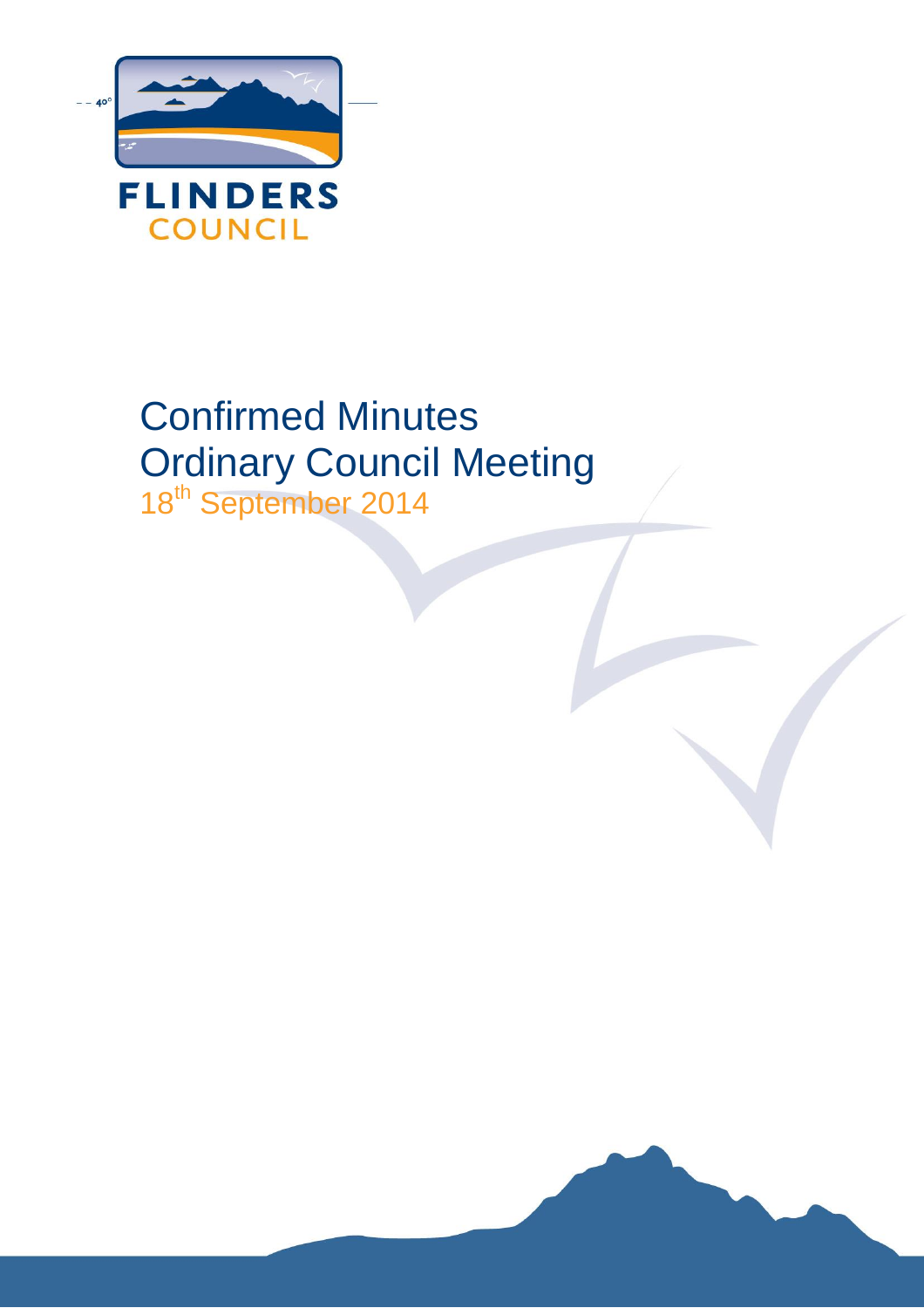## FLINDERS COUNCIL ORDINARY MEETING

UNCONFIRMED MINUTES

| DATE:              | Thursday 18 <sup>th</sup> September 2014         |
|--------------------|--------------------------------------------------|
| <b>VENUE:</b>      | Flinders Art and Entertainment Centre, Whitemark |
| <b>COMMENCING:</b> | $1.00 \,\mathrm{pm}$                             |

## PRESENT

Mayor Carol Cox Deputy Mayor David Williams Cr Marc Cobham Cr Peter Rhodes Cr Gerald Willis Cr Ronald Wise

## APOLOGIES

Cr Mary-Anne Roberts

#### STAFF IN ATTENDANCE

Raoul Harper - General Manager 1.00 - 3.06pm Vicki Warden - Executive Assistant 1.00 - 3.38pm

## CONFIRMATION OF MINUTES

880.09.2014 Moved: Cr M Cobham Seconded: Cr R Wise

That the Minutes from the Ordinary Council Meeting held on the 21<sup>st</sup> August 2014 be confirmed.

## CARRIED UNANIMOUSLY (6-0)

For: Mayor Carol Cox, Deputy Mayor David Williams, Cr Marc Cobham, Cr Peter Rhodes, Cr Gerald Willis and Cr Ronald Wise.

## PUBLIC QUESTION TIME

There were no questions from the public.

#### LATE AGENDA ITEMS

The following has been received as a late agenda item for Closed Council:

• Mayor's Confidential Report

Pursuant to S65(1) of the Local Government Act 1993, the General Manager confirms that he has had sufficient time to consider the item and to provide expert advice in relation to the item.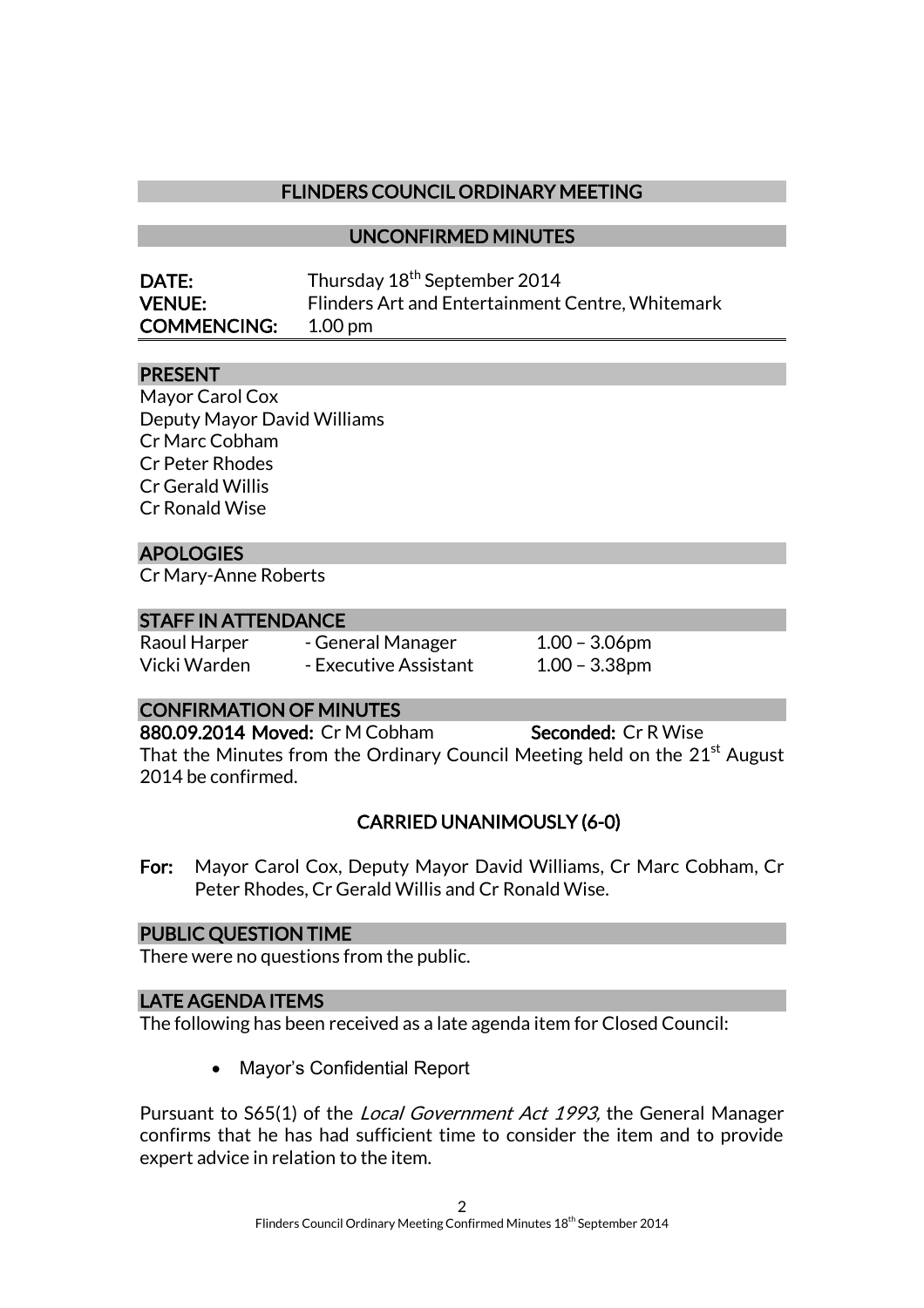Under S8(6) of the Local Government (Meeting Procedures) Regulations 2005, this item is considered urgent because the information was not known at the time of the agenda and is time critical.

The item is CONFIDENTIAL in accordance with Section 15(2) (f) of the Local Government (Meeting Procedures) Regulations 2005.

881.09.2014 Moved: Cr M Cobham Seconded: Cr P Rhodes Under S8(6) and in accordance with Section 15(2) (f) of the Local Government (Meeting Procedures) Regulations 2005, the item, be considered as Item C4 at this meeting in Closed Council.

## CARRIED UNANIMOUSLY (6-0)

For: Mayor Carol Cox, Deputy Mayor David Williams, Cr Marc Cobham, Cr Peter Rhodes, Cr Gerald Willis and Cr Ronald Wise.

#### DECLARATION OF PECUNIARY INTEREST Nil

## LEAVE OF ABSENCE

Nil

## **PETITIONS**

Nil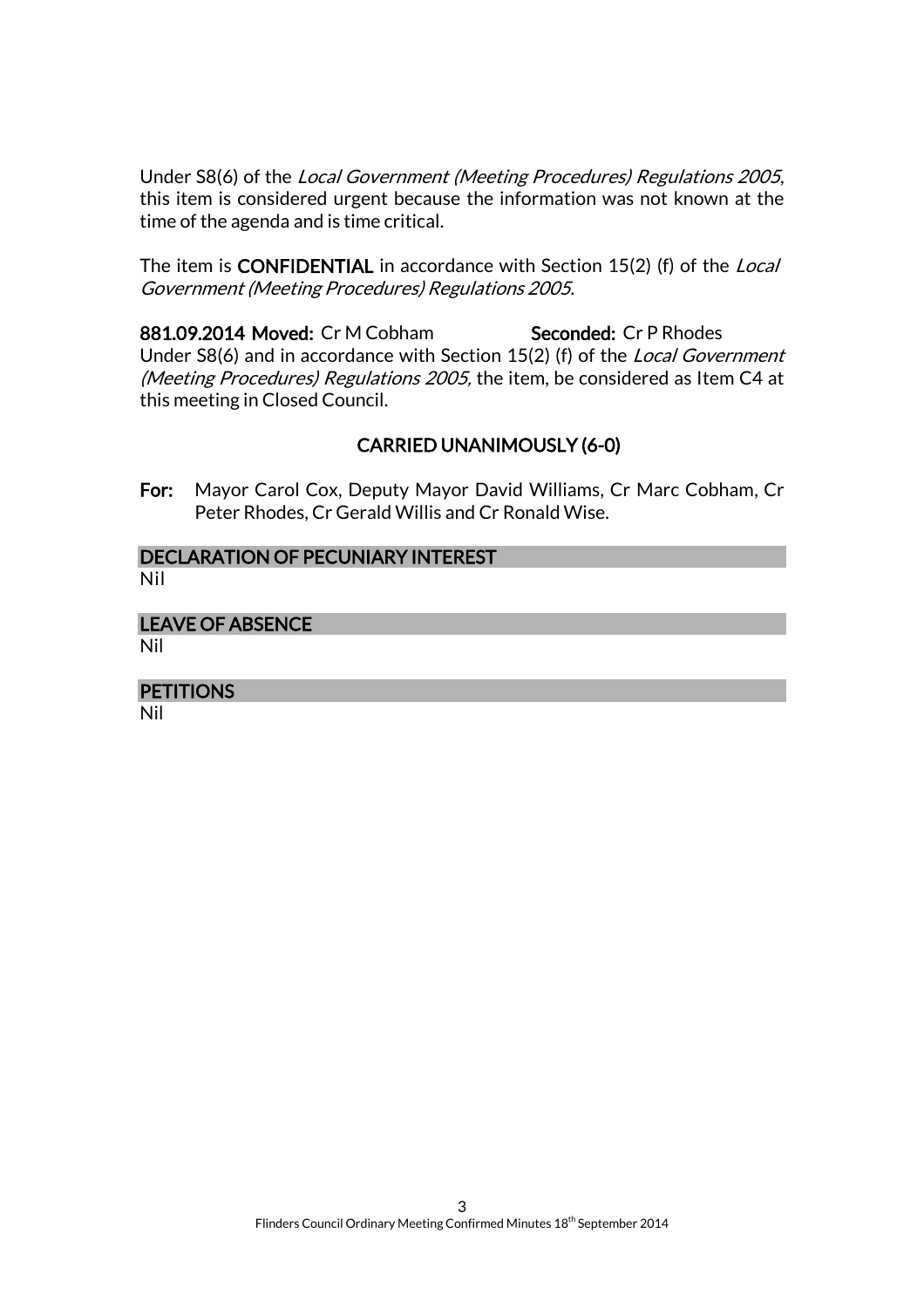#### WORKSHOPS & INFORMATION FORUMS File No: COU/0205

No Council Workshops were held during the reporting period.

882.09.2014 Moved: Deputy Mayor D Williams Seconded: Cr G Willis That Council note there were no Council Workshops held during the reporting period.

## CARRIED UNANIMOUSLY (6-0)

For: Mayor Carol Cox, Deputy Mayor David Williams, Cr Marc Cobham, Cr Peter Rhodes, Cr Gerald Willis and Cr Ronald Wise.

#### PUBLIC MEETINGS

Nil

## COUNCILLOR'S QUESTIONS ON NOTICE

Nil

#### COUNCILLOR'S QUESTIONS WITHOUT NOTICE

Question 1 from Cr Peter Rhodes:

Given that Council is currently investigating the retail price of fuel on the island, what price per litre does the Council pay for diesel?

Response: The question was taken on notice. Answer: The most recent purchase of fuel by Council cost \$1.83 per litre.

#### Question 2 from Cr Gerald Willis:

What is the current status of discussion with the Landowner, whose land is crossed to access Possum Boat Harbour (sometimes known as White Beach) to legitimise and secure public access to that beach?

Response:

The question was taken on notice and a report will be provided at the next Council Workshop.

#### PUBLICATIONS/REPORTS TABLED FOR COUNCIL INFORMATION Nil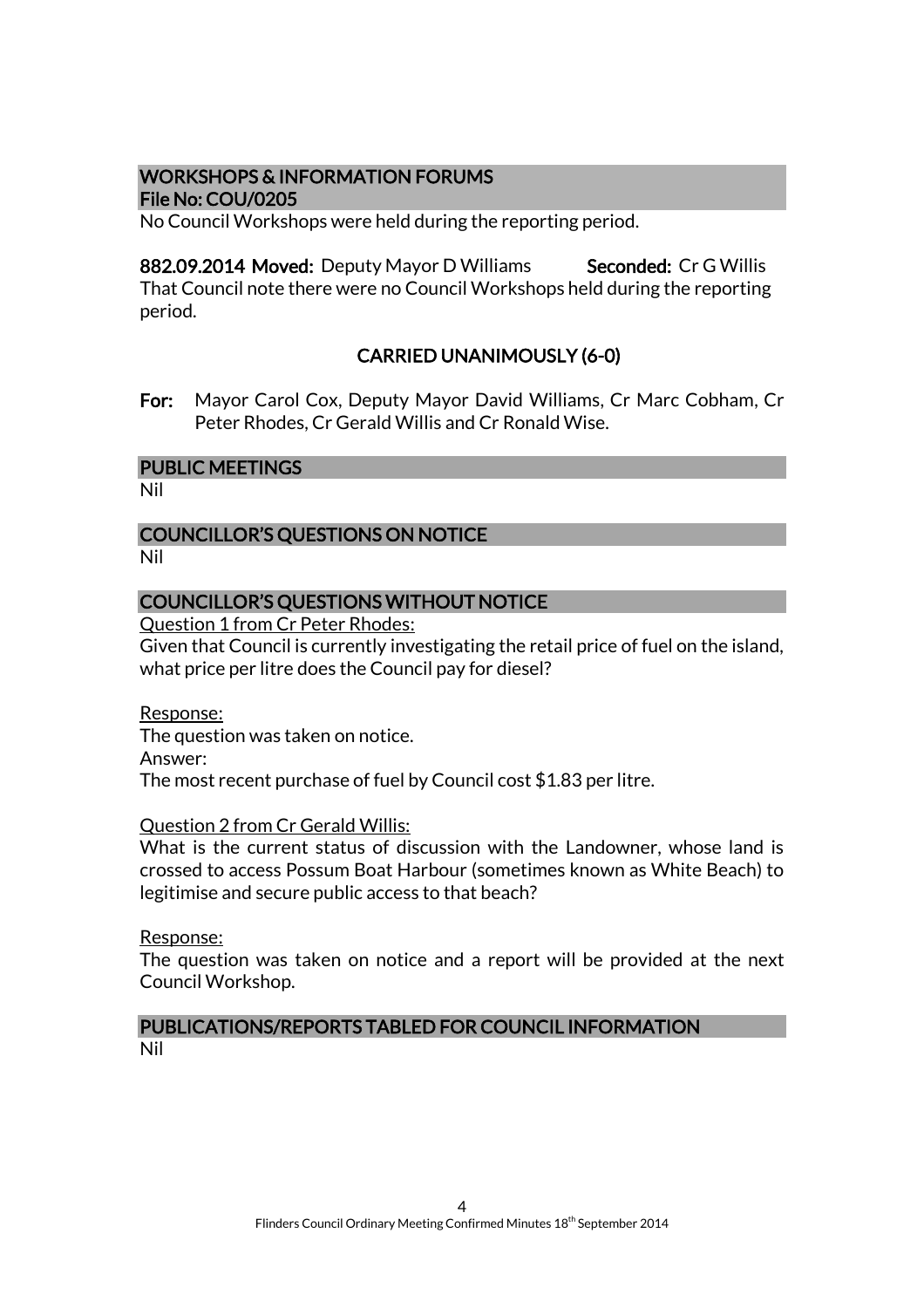#### REPORTS TO BE RECEIVED

#### Furneaux Group Aviation Special Committee File No: COM/0104

Annexure 1: Furneaux Group Aviation Special Committee Unconfirmed Minutes 26<sup>th</sup> August 2014

#### OFFICER'S REPORT (Raoul Harper, General Manager):

The unconfirmed minutes of the Furneaux Group Aviation Special Committee meeting held on Thursday 26<sup>th</sup> August 2014 have been provided for consideration. The minutes outline what the committee has been working on to date and can now be noted by Council.

#### OFFICER'S RECOMMENDATION

That the unconfirmed minutes of the Furneaux Group Aviation Special Committee meeting held on Thursday  $26<sup>th</sup>$  August 2014 be received and noted.

#### DECISION:

883.09.2014 Moved: Cr M Cobham Seconded: Cr G Willis That the unconfirmed minutes of the Furneaux Group Aviation Special Committee meeting held on Thursday 26<sup>th</sup> August 2014 be received and noted.

## CARRIED UNANIMOUSLY (6-0)

For: Mayor Carol Cox, Deputy Mayor David Williams, Cr Marc Cobham, Cr Peter Rhodes, Cr Gerald Willis and Cr Ronald Wise.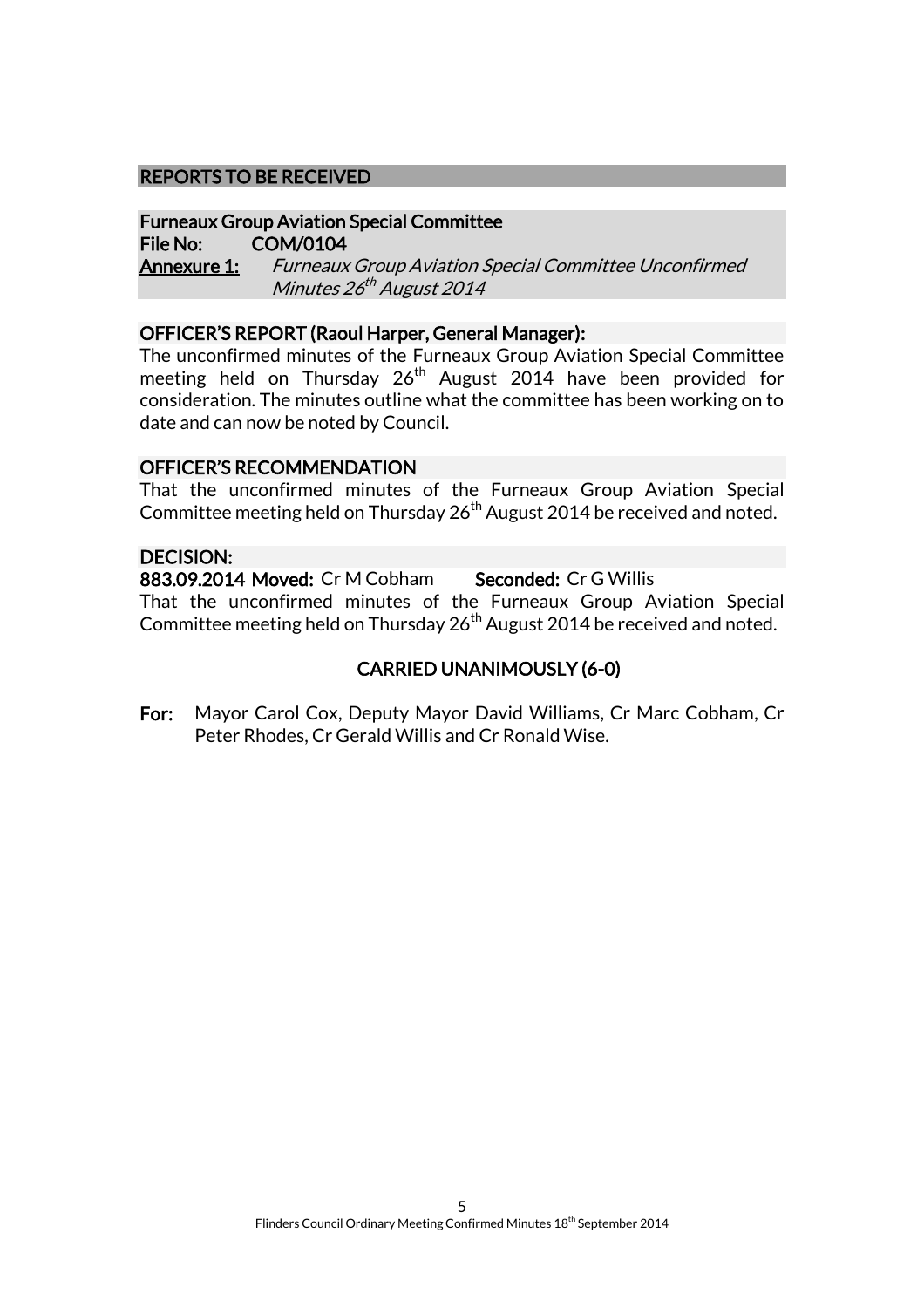#### Audit & Finance Special Committee

File No: FIN/1300 **Annexure 2:** Audit & Finance Special Committee Unconfirmed Minutes 26<sup>th</sup> August 2014

#### OFFICER'S REPORT (Raoul Harper, General Manager):

The unconfirmed minutes of the Audit & Finance Special Committee meeting held on Thursday 26<sup>th</sup> August 2014 have been provided for consideration. The minutes outline what the committee has been working on to date and can now be noted by Council.

#### OFFICER'S RECOMMENDATION

That the unconfirmed minutes of the Audit & Finance Special Committee meeting held on Thursday 26<sup>th</sup> August 2014 be received and noted.

#### DECISION:

884.09.2014 Moved: Deputy Mayor D Williams Seconded: Cr P Rhodes That the unconfirmed minutes of the Audit & Finance Special Committee meeting held on Thursday  $26<sup>th</sup>$  August 2014 be received and noted.

## CARRIED UNANIMOUSLY (6-0)

For: Mayor Carol Cox, Deputy Mayor David Williams, Cr Marc Cobham, Cr Peter Rhodes, Cr Gerald Willis and Cr Ronald Wise.

#### COUNCILLORS' REPORTS

Nil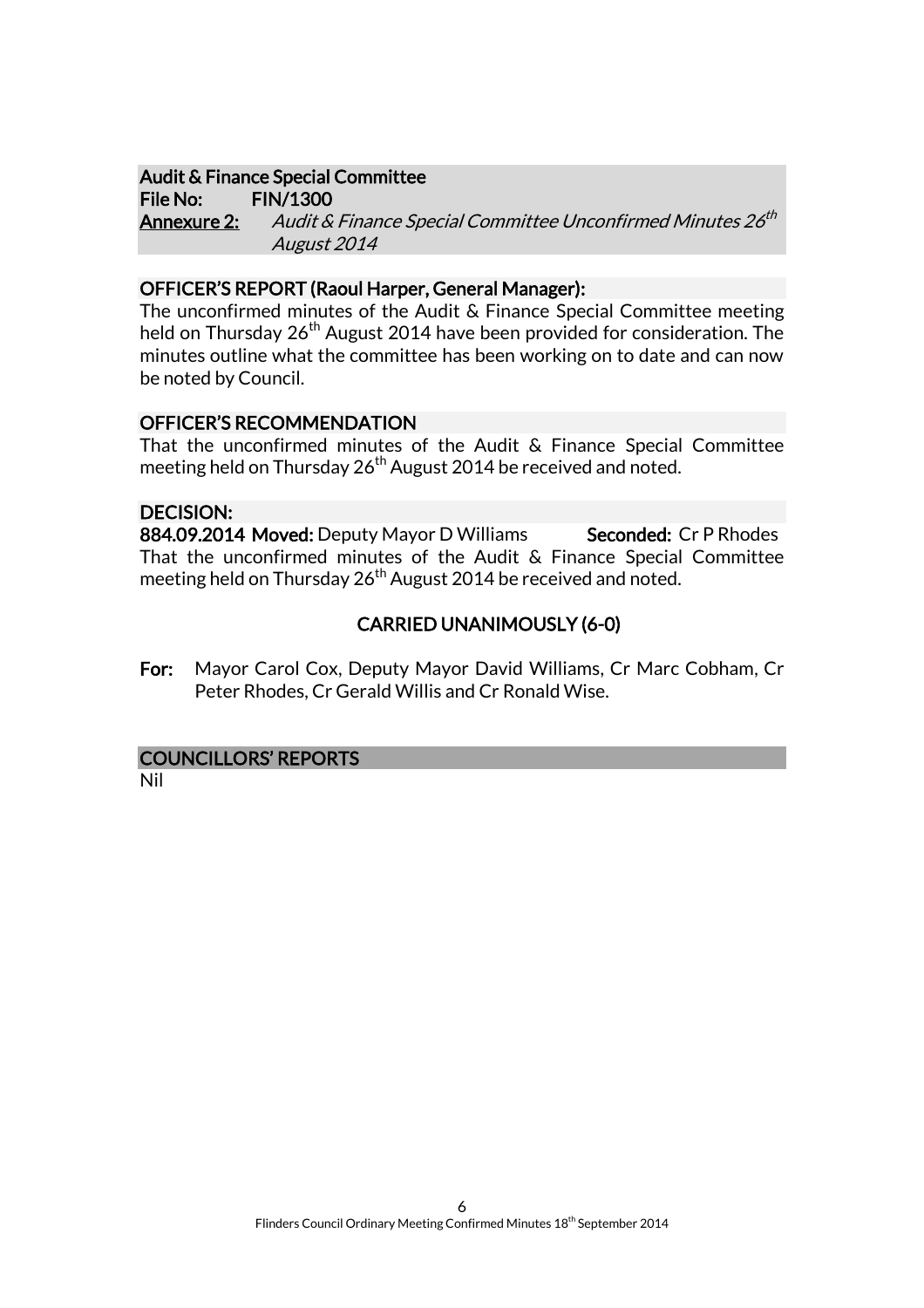## MAYOR'S REPORT:

| <b>ACTION</b>            | <b>Information</b> |
|--------------------------|--------------------|
| <b>PROPONENT</b>         | Mayor C Cox        |
| <b>FILE REFERENCE</b>    | COU/0600           |
| <b>ASSOCIATED PAPERS</b> | Nil                |

#### REPORT:

#### APPOINTMENTS:

| 21.08.2014 | Meeting with Hydro Tasmania Representatives re 2015<br><b>Australian Small Islands Forum</b>              |  |
|------------|-----------------------------------------------------------------------------------------------------------|--|
| 21.08.2014 | <b>Council Meeting</b>                                                                                    |  |
| 26.08.2014 | <b>Red Cross Fund Raiser</b>                                                                              |  |
| 26.08.2014 | Meeting with J Loudon re Multi-Purpose Centre access and<br>gardens                                       |  |
| 26.08.2014 | Audit & Finance Special Committee meeting                                                                 |  |
| 26.08.2014 | <b>Furneaux Group Aviation Special Committee meeting</b>                                                  |  |
| 26.08.2014 | Flinders Island & District High School Association meeting                                                |  |
| 28.08.2014 | Furneaux Freight (1 <sup>st</sup> Telephone contact)                                                      |  |
| 29.08.2014 | Lady Barron Hall development meeting                                                                      |  |
| 30.08.2014 | <b>Junior Football Grand Final</b>                                                                        |  |
| 02.09.2014 | <b>Emergency Management Recovery Communications Training</b>                                              |  |
| 02.09.2014 | Met with Tasports representative                                                                          |  |
| 02.09.2014 | <b>Hospital Auxiliary meeting</b>                                                                         |  |
| 02.09.2014 | Red Cross Centenary rose planting                                                                         |  |
| 02.09.2014 | Furneaux Health Special Committee meeting (lack of quorum)                                                |  |
| 03.09.2014 | CWA BBQ & Sew n Sew Gallery Exhibition Opening                                                            |  |
| 04.09.2014 | Meeting with Minister Hidding and Liberal Bass Members re<br>shipping                                     |  |
| 04.09.2014 | Meeting with Michelle O'Byrne MP                                                                          |  |
| 04.09.2014 | Meeting with Tasports & others re shipping                                                                |  |
| 05.09.2014 | Meeting with Sarah Courtney MP                                                                            |  |
| 05.09.2014 | Meeting with Roberts Ltd                                                                                  |  |
| 05.09.2014 | Flinders Island Running Festival - Pasta Night                                                            |  |
| 07.09.2014 | Flinders Island Running Festival - Flinders 5                                                             |  |
| 09.09.2014 | Island Aboriginal Association Inc.<br><b>Flinders</b><br>Launch<br>of<br>Indigenous Quit Smoking Campaign |  |

## Australian Small Islands Forum (ASIF) 2015:

Subsequent to Flinders Council advising interested parties that it would not be hosting the ASIF in April 2015, Norfolk Island advised that it would look at holding the forum in September 2015. The organising party is led by Andre` Nobbs of the Oceania Economic Development Corporation.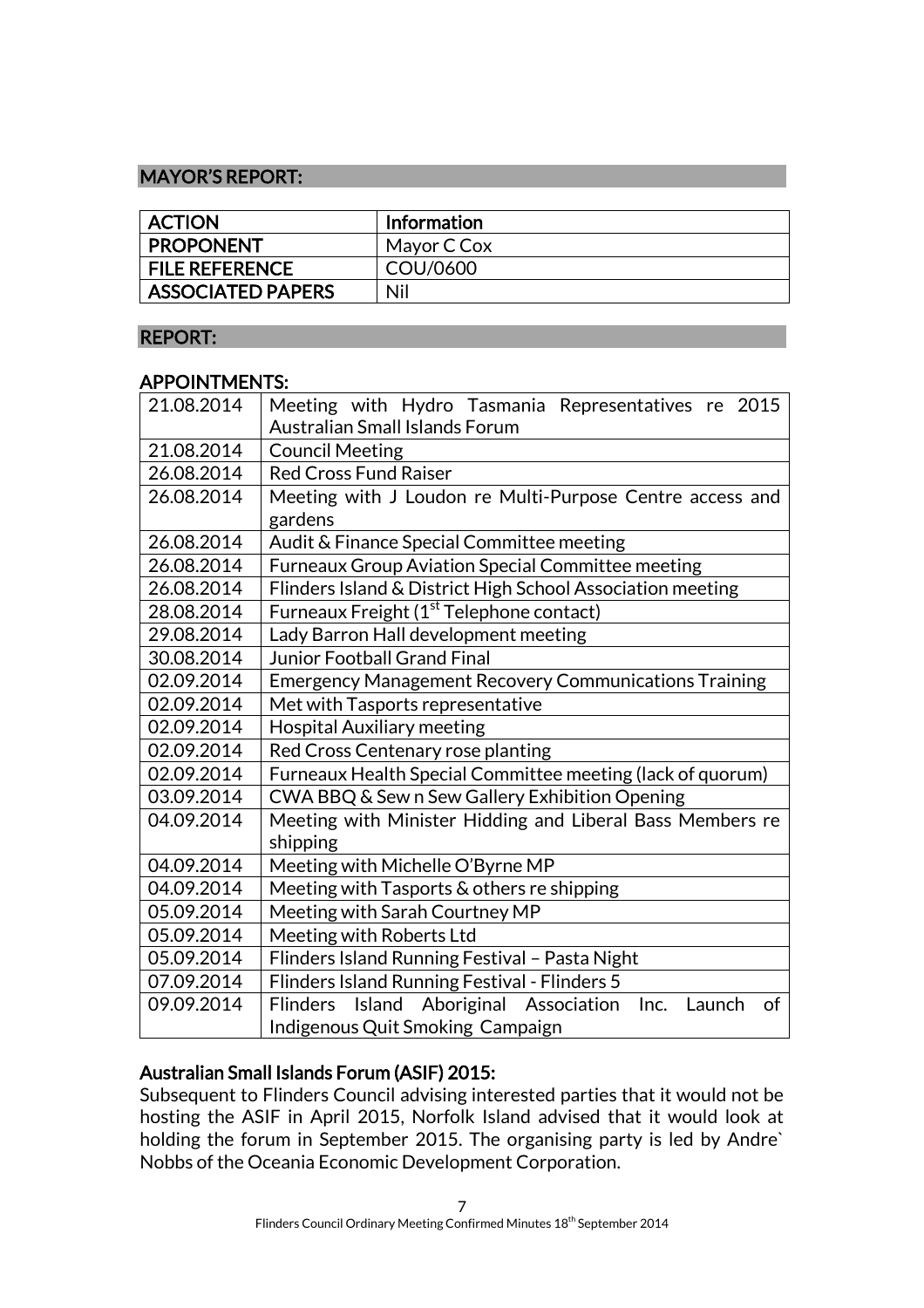#### Red Cross:

A small community group witnessed the planting of the Rose that commemorates 100 years of Red Cross in Australia - centenary date of  $13<sup>th</sup>$ August 1914. A search of the internet revealed that the Furneaux Group was involved with the Red Cross and the War effort from  $6<sup>th</sup>$  August 1915 if not earlier with fundraising and donations occurring both on Flinders and Cape Barren Islands. The Red Cross was represented at the planting and also presented free workshops on "Emergency Preparedness and Recovery" and "Communicating in Recovery" which were well attended, including by members of the Municipal Emergency Management Committee.

#### Flinders Island District High School Association:

Nominations are currently being called for a Parent Representative and a Community Representative to be committee members of the Association. Nominations close on the 22<sup>nd</sup> September.

#### Shipping:

Council lobbied the government for a solution to the current shipping issue. A solution will deliver a long term sustainable service to the islands, meeting the freight needs of all sectors of both Flinders and Cape Barren Islands. It was stressed that it is important that freight rates do not escalate and that livestock can continue to be transported to meet quality assurance guidelines.

The media release of the 4th September from the Minister for Infrastructure, Rene Hidding MP is as follows:

#### "Update on Furneaux Shipping

The Liberal Government has today requested TasPorts immediately develop short and medium term options to ensure continuity of shipping services to Flinders and Cape Barren Islands.

The request follows the notice by Furneaux Freight that it would withdraw from stevedoring and shipping services for the islands from 28 September.

Today I confirmed to the Flinders Island Mayor Carol Cox that the Government will ensure a sustainable, safe and efficient shipping service for the Furneaux Islands communities.

Freight shipping is the lifeblood of the island economy. The Liberal Government, TasPorts and the Flinders Island Council are working together to ensure these freight services are not interrupted.

The Government, through the Treasurer, has also spoken directly to the owner of Furneaux Freight, Matthew Bayles."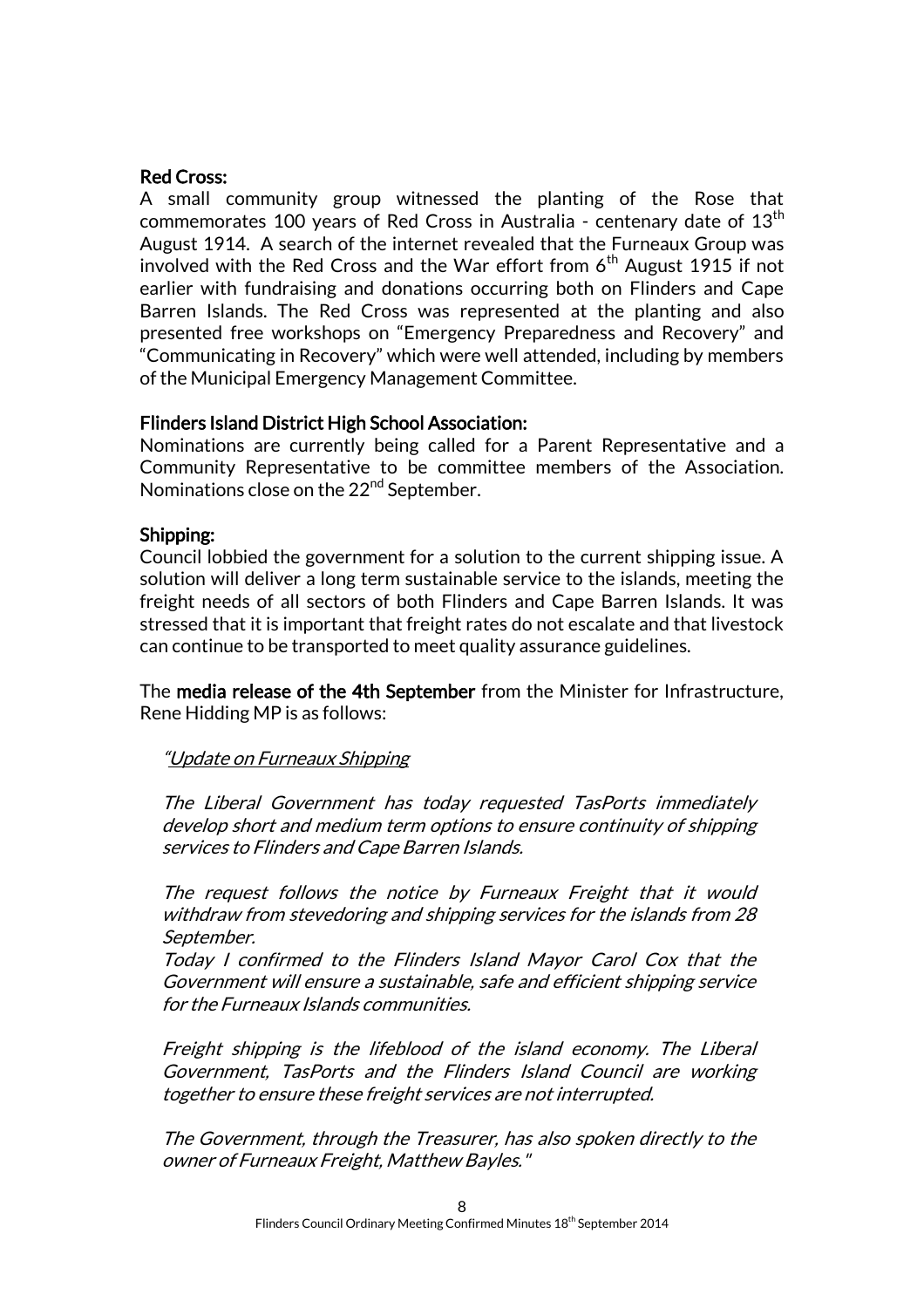Council is waiting for outcomes and advice on shipping post 28<sup>th</sup> September.

## Hydro Tasmania Flinders Island Running Festival:

Congratulations to the organisers of the Hydro Tasmania Flinders Island Running Festival - a wonderful event that attracted a great number of participants, local and visitors, to all three events. Thank you to all the organisers, the volunteers, the participants and sponsors, particularly the major sponsor, Hydro Tasmania that made this event happen and I look forward to next year's event.

## Indigenous Quit Smoking Campaign - "Smoking won't Crush Us":

This promotion is a Tasmanian wide campaign that is part of an Australian wide campaign. The Flinders Island Aboriginal Association Inc. is the agency running the campaign in Tasmania. Local ambassadors from around Tasmania are used to promote the rewards of not smoking, encouraging current smokers to quit and non-smokers not to take it up.

There was a strong attendance at the Launch. The campaign is targeted at the indigenous sector of our population due to the much higher rate of smoking in this community sector. In 2012–13, two in five (41%) Aboriginal and Torres Strait Islander people aged 15 years and over smoked on a daily basis. This is a significant decrease from 49% in 2002. Aboriginal and Torres Strait Islander people aged 15 years and over are 2.6 times as likely as non-Indigenous people to be current daily smokers.

[\(http://www.abs.gov.au/ausstats/abs@.nsf/Latestproducts/39E15DC7E770A1](http://www.abs.gov.au/ausstats/abs@.nsf/Latestproducts/39E15DC7E770A144CA257C2F00145A66?opendocument) [44CA257C2F00145A66?opendocument\)](http://www.abs.gov.au/ausstats/abs@.nsf/Latestproducts/39E15DC7E770A144CA257C2F00145A66?opendocument)

| <b>DATE</b> | <b>WHO</b>                      | <b>SUBJECT</b>                         |
|-------------|---------------------------------|----------------------------------------|
| 13.08.14    | Dr Felicity-ann Lewis,          | 2014 National Local Roads and          |
|             | <b>Australian Local</b>         | <b>Transport Congress</b>              |
|             | <b>Government Association</b>   |                                        |
| 15.08.14    | Rick Shadbolt, Chief            | Offer of assistance with Drug and      |
|             | Executive, Integrity            | <b>Alcohol Management Programs</b>     |
|             | Sampling(Tas) Pty Ltd           | (DAMP)                                 |
| 20.08.14    | Chris Walter, Austeco           | Invitation to attend the next Austeco  |
|             | Energy                          | Open Day                               |
| 21.08.14    | <b>Cr Peter Rhodes</b>          | Meeting apology & allowance advice     |
| 21.08.14    | <b>Glenn Harrison, Alliance</b> | Australian Bereavement Register        |
|             | Data Suppression Services       |                                        |
| 21.08.14    | Peter Gutwein MP,               | <b>Flinders Draft Interim Planning</b> |
|             | Minister for Planning and       | Scheme                                 |
|             | <b>Local Government</b>         |                                        |

## CORRESPONDENCE IN: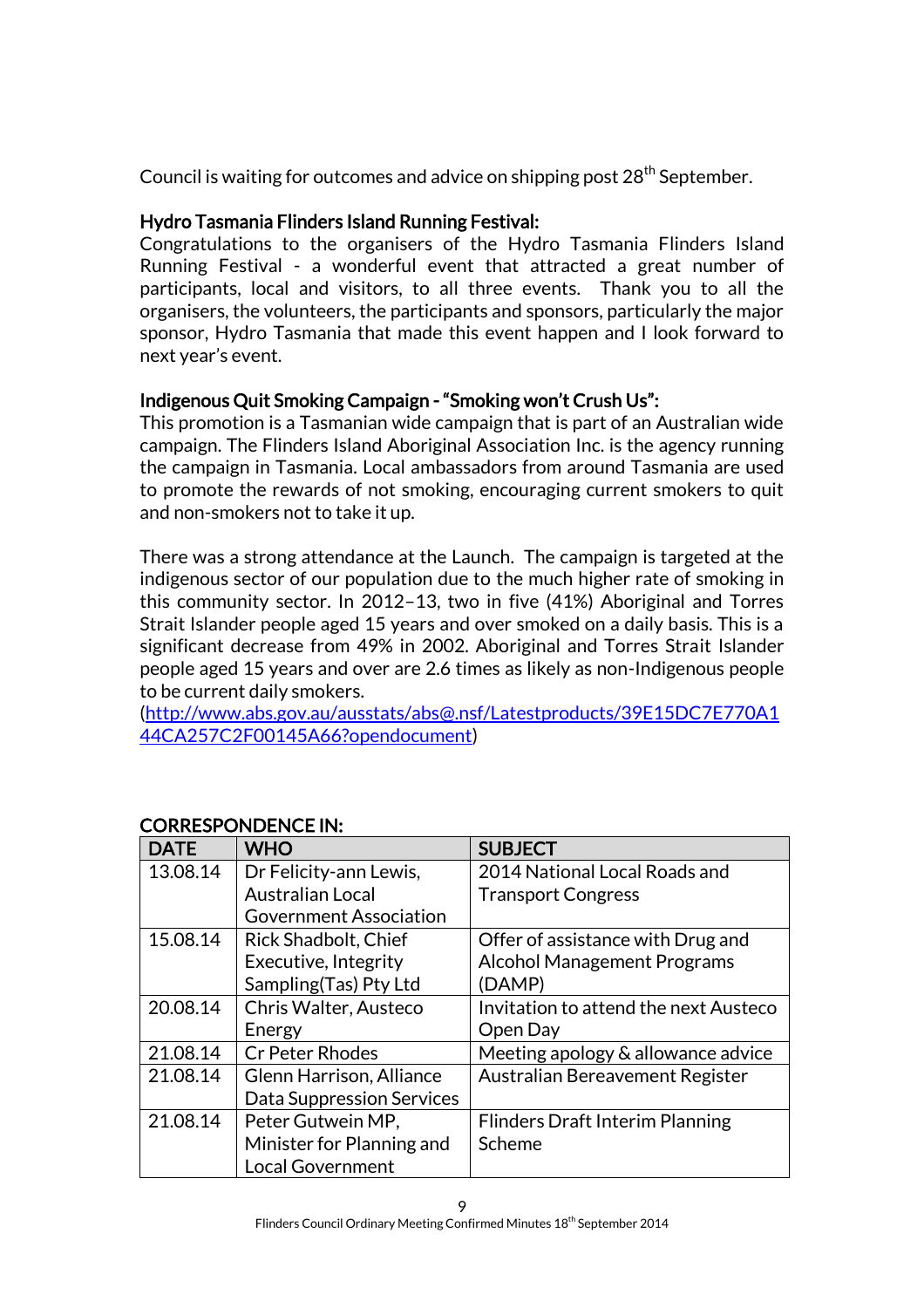| 21.08.14 | <b>Flinders Island Aboriginal</b><br>Association Inc.                           | Invitation to attend the Tackling<br>Smoking Campaign Launch                                         |
|----------|---------------------------------------------------------------------------------|------------------------------------------------------------------------------------------------------|
| 25.08.14 | Guy Taylor, Executive<br>Director of Marketing,<br><b>Tourism Tasmania</b>      | Latest tourism campaign - Go Behind<br>the Scenery                                                   |
| 26.08.14 | Southern Cross Care (Tas)<br>Inc.                                               | Request for acknowledgement of<br>Active Living Program - Virtual Walk                               |
| 26.08.14 | Dianne Snowden,<br><b>Tasmanian Heritage</b><br>Council                         | Location of war memorials and<br>honour boards for the Centenary of<br><b>ANZAC Committee</b>        |
| 26.08.14 | <b>Tasmanian Audit Office</b>                                                   | Confirmation of receipt of Flinders<br>Council Financial Report year ending<br>2014                  |
| 27.08.14 | Cheryl Fuller, Electorate<br><b>Officer for Tasmania</b>                        | Invitation to attend the official<br>opening of Jacqui Lambie's office<br>(apology sent)             |
| 28.08.14 | Prue Woodford, Co-<br>owner (Youcamp.com)                                       | Assessing interest in Freedom<br>travellers in your Council area                                     |
| 29.08.14 | Denise Colvin,<br>Administration<br>Coordinator, NRM North                      | Natural Resource Management<br><b>Community Awards Presentations</b><br>evening - 29/09/14           |
| 29.08.14 | Kate Posch, Garden<br>Group, Flinders Island<br>Multi - Purpose Centre<br>(MPC) | Request for donation to garden<br>project                                                            |
| 01.09.14 | Kate Posch, Garden<br>Group, Flinders Island<br><b>MPC</b>                      | Confirmation of receipt of<br>information regarding Council's<br>support of garden project           |
| 01.09.14 | Professor Peter Rathjen,<br>Vice-Chancellor,<br>University of Tasmania          | University of Tasmania Impact<br>Statement 2014                                                      |
| 04.09.14 | Launceston Airport                                                              | Invitation to attend the presentation<br>of the Launceston Airport Annual<br>Stakeholder Report 2014 |
| 08.09.14 | Gail Murray, Secretary of<br>the Board, Tourism<br>Northern Tasmania            | Notification of Tourism Northern<br>Tasmania AGM - 23/09/14                                          |
| 09.09.14 | Natalie Lo, Administration<br>& Finance Officer, COTA<br>Tas                    | Invitation to A Day on the Green<br>launch for Seniors Week 2014 -<br>01/10/14                       |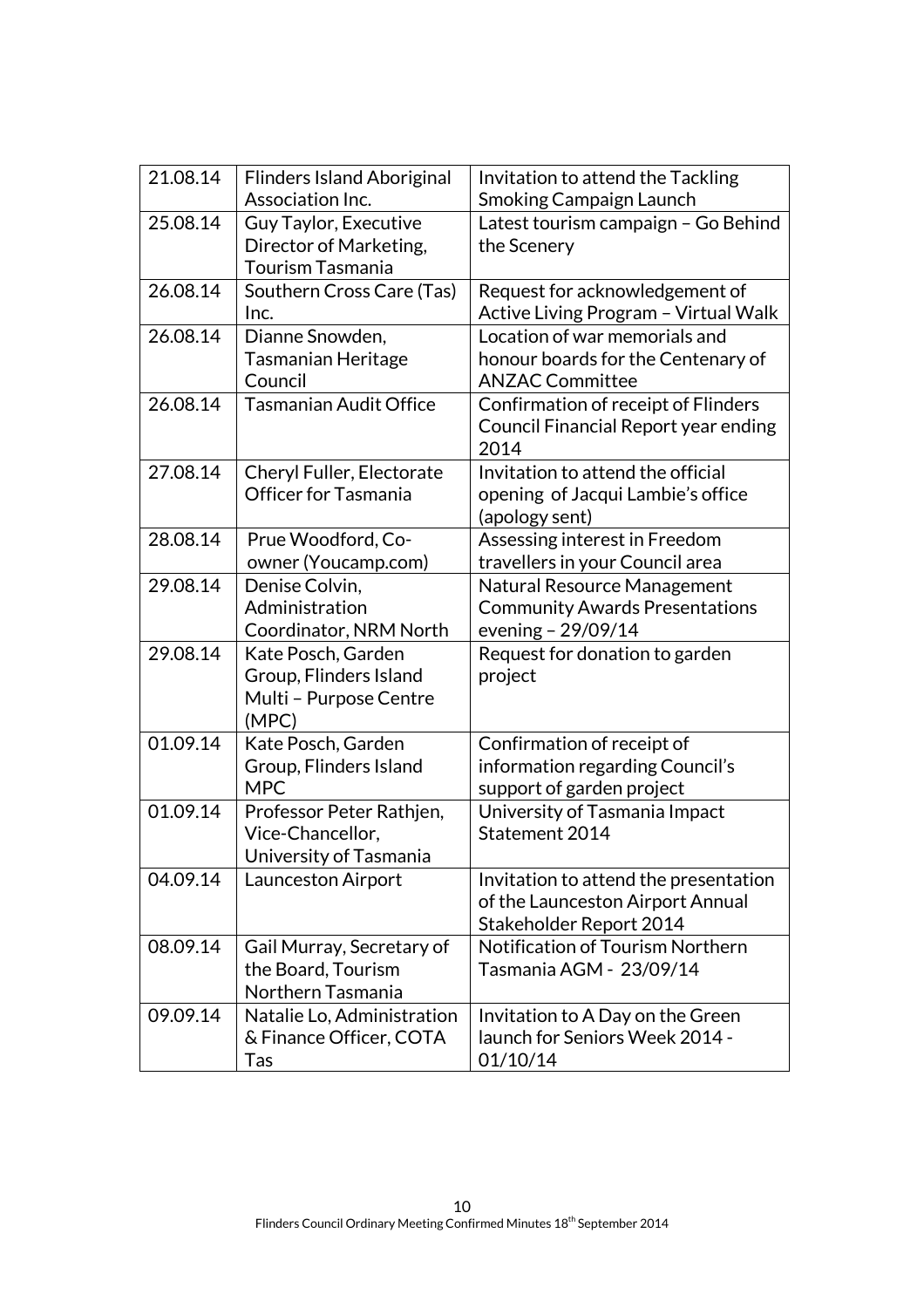## CORRESPONDENCE OUT:

| <b>DATE</b> | <b>WHO</b>                                 | <b>SUBJECT</b>                          |
|-------------|--------------------------------------------|-----------------------------------------|
| 21.08.14    | <b>Cr Peter Rhodes</b>                     | Notification of receipt of meeting      |
|             |                                            | apology & allowance advice              |
| 25.08.14    | Andre' Nobbs, CEO,                         | Notification of cancellation of 2015    |
|             | Oceania Economic                           | <b>Australian Small Islands Forum</b>   |
|             | Development                                |                                         |
|             | Corporation                                |                                         |
| 25.08.14    | <b>Australian Small</b>                    | Notification of cancellation of 2015    |
|             | <b>Islands Forum Steering</b><br>Committee | Australian Small Islands Forum          |
| 25.08.14    | <b>Greg Cooper</b>                         | Notification of cancellation of 2015    |
|             |                                            | <b>Australian Small Islands Forum</b>   |
|             |                                            |                                         |
| 28.08.14    | Michael Buck, Flinders                     | Notification of cancellation of 2015    |
|             | <b>Island Tourism Assoc.</b>               | <b>Australian Small Islands Forum</b>   |
| 31.08.14    | Kate Posch, Garden                         | Confirmation of Council's support of    |
|             | Group, Flinders Island                     | garden project                          |
|             | <b>MPC</b>                                 |                                         |
| 01.09.14    | Darren Grace                               | Thank you for contribution on Furneaux  |
|             |                                            | <b>Group Shipping Special Committee</b> |
| 01.09.14    | <b>Scott Woods</b>                         | Confirmation of position on Furneaux    |
|             |                                            | <b>Group Shipping Special Committee</b> |
| 01.09.14    | David Madden                               | Confirmation of position on Furneaux    |
|             |                                            | <b>Group Shipping Special Committee</b> |
| 02.09.14    | Peter Gutwien MP,                          | Resolution passed regarding the         |
|             | Minister for Local                         | establishment of an Audit Panel         |
|             | Government                                 |                                         |
| 02.09.14    | Mike Blake, Auditor                        | Resolution passed regarding the         |
|             | General                                    | establishment of an Audit Panel         |
| 03.09.14    | Andrew Nikolic MP,                         | Notification of cancellation of 2015    |
|             | <b>Federal Member for</b>                  | <b>Australian Small Islands Forum</b>   |
|             | <b>Bass</b>                                |                                         |
| 03.09.14    | Furneaux community &                       | Householder - Furneaux Freight          |
|             | various other                              | Services to the Islands                 |
|             | stakeholders                               |                                         |

## VOTING REQUIREMENTS:

Simple Majority

## RECOMMENDATION:

That the Mayor's report be received.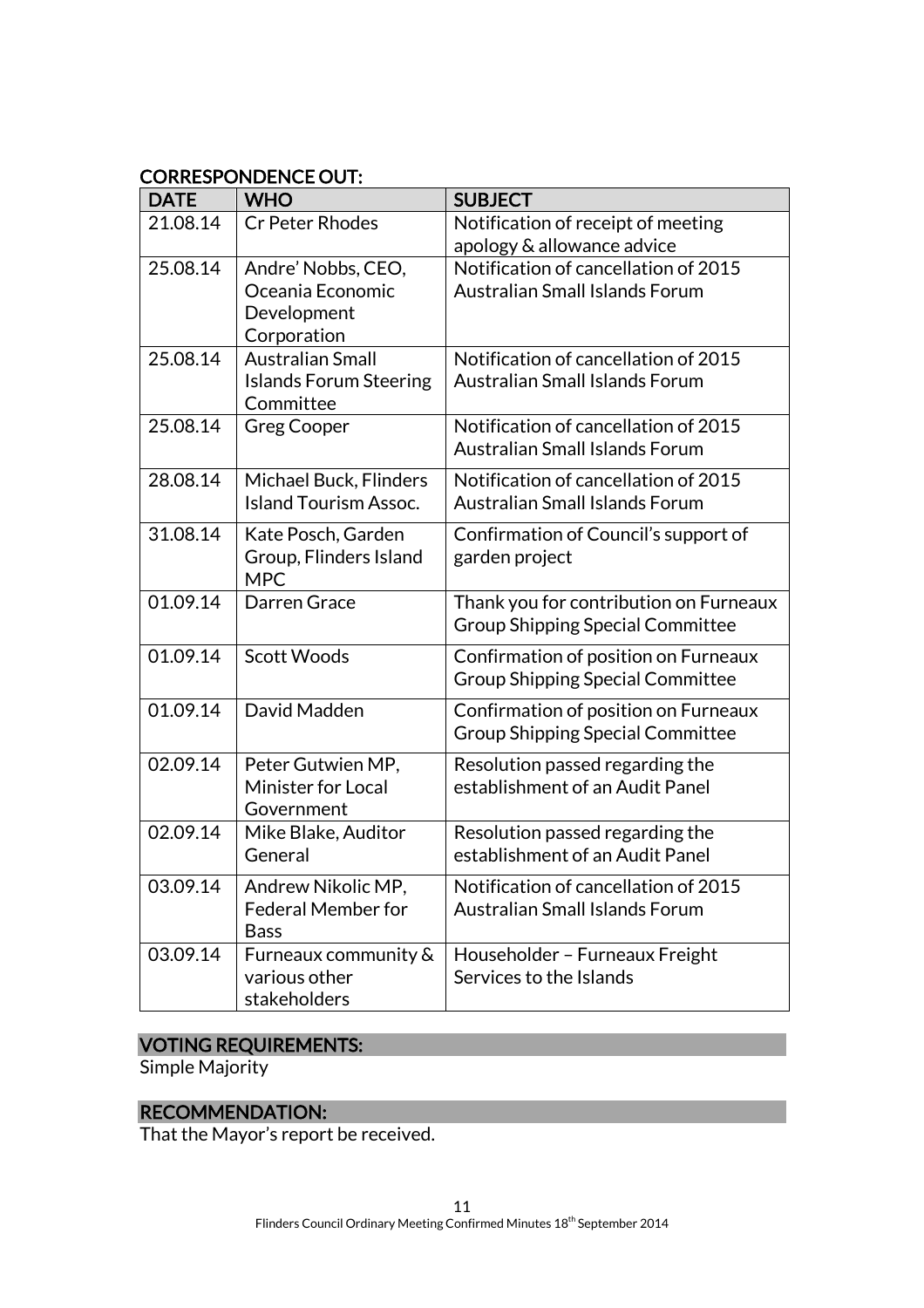DECISION: 885.09.2014 Moved: Cr M Cobham Seconded: Cr P Rhodes That the Mayor's report be received.

## CARRIED UNANIMOUSLY (6-0)

For: Mayor Carol Cox, Deputy Mayor David Williams, Cr Marc Cobham, Cr Peter Rhodes, Cr Gerald Willis and Cr Ronald Wise.

Mayor Carol Cox passed the Chair to Deputy Mayor David Williams at 1.10pm.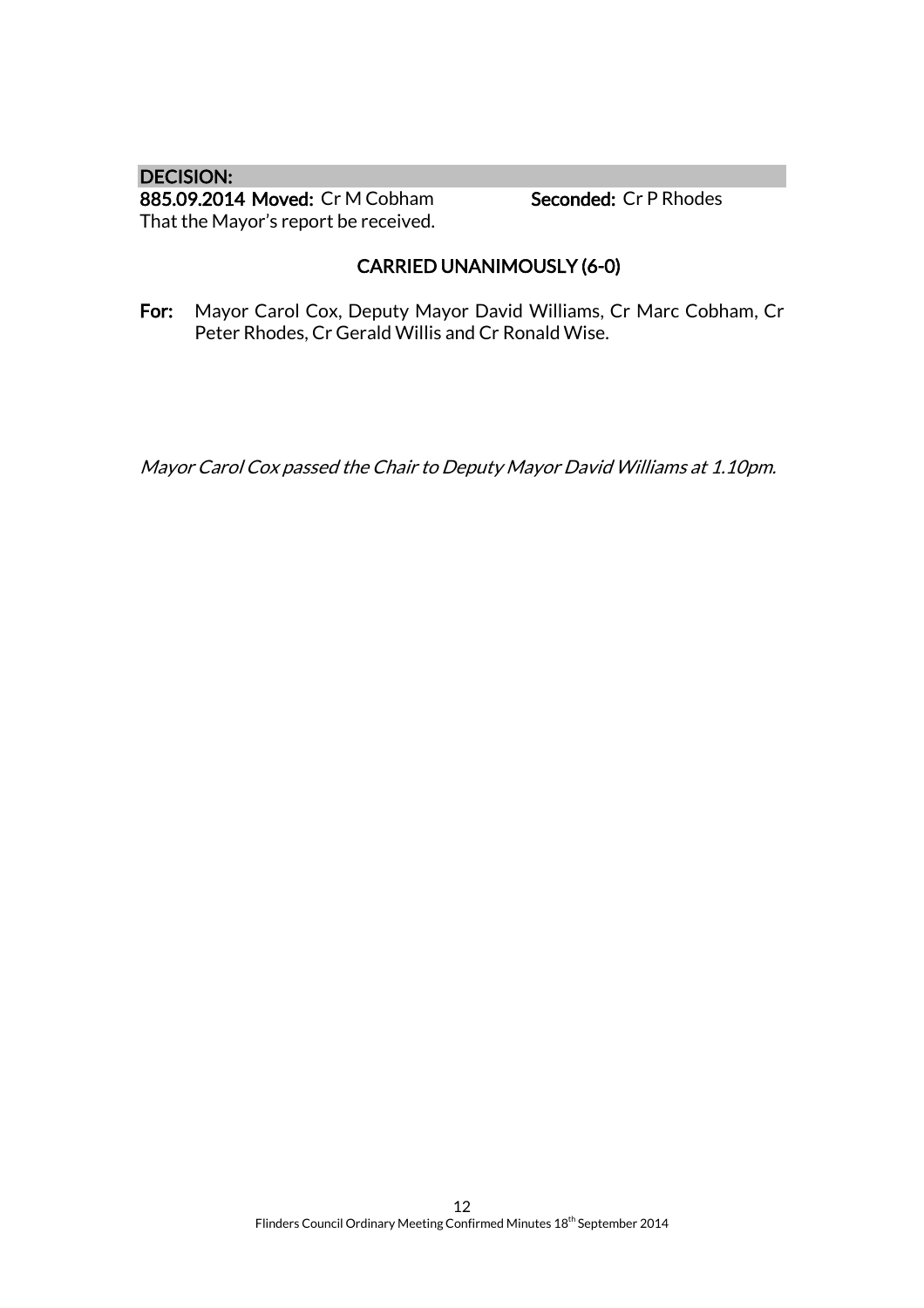## NOTICE OF MOTIONS

#### Item A1: Notice of Motion from Mayor Carol Cox – Nomination of Furneaux Group Aviation Committee Representative

| <b>ACTION</b>            | <b>Decision</b>                        |  |
|--------------------------|----------------------------------------|--|
| <b>PROPONENT</b>         | Mayor Carol Cox (Chair, Furneaux Group |  |
|                          | <b>Aviation Special Committee)</b>     |  |
| <b>OFFICER</b>           | Raoul Harper, General Manager          |  |
| <b>FILE REFERENCE</b>    | COM/0104                               |  |
| <b>ASSOCIATED PAPERS</b> | Nil                                    |  |

#### NOTICE OF MOTION:

That Mr Ken Stockton be appointed forthwith as the Community Representative on the Furneaux Group Aviation Special Committee.

#### COUNCILLOR'S REPORT:

The position of Community Representative on the Furneaux Group Aviation Special Committee was advertised in the  $22^{nd}$  May,  $5^{th}$  June and  $19^{th}$  June editions of Island News. Four expressions of interest for the position were received. At the  $26^{th}$  August 2014 committee meeting, a closed ballot was conducted and the successful candidate for recommendation to Council was Ken Stockton (Annexure 1). I now present this nomination for ratification.

#### PREVIOUS COUNCIL CONSIDERATION:

 $19^{th}$  June 2014

#### OFFICER'S REPORT:

The motion is supported.

#### STATUTORY REQUIREMENTS:

Local Government Act 1993

#### POLICY/STRATEGIC IMPLICATIONS:

4.0 Community Safety, Engagement and Enterprise

4.3 Maintain and develop productive, constructive relationships with the community and organisations involved in delivery of strategic services and activities in the islands.

4.3.1 Engage with, as necessary support and integrate into Flinders Council plans key community based service providers.

#### BUDGET AND FINANCIAL IMPLICATIONS:

Nil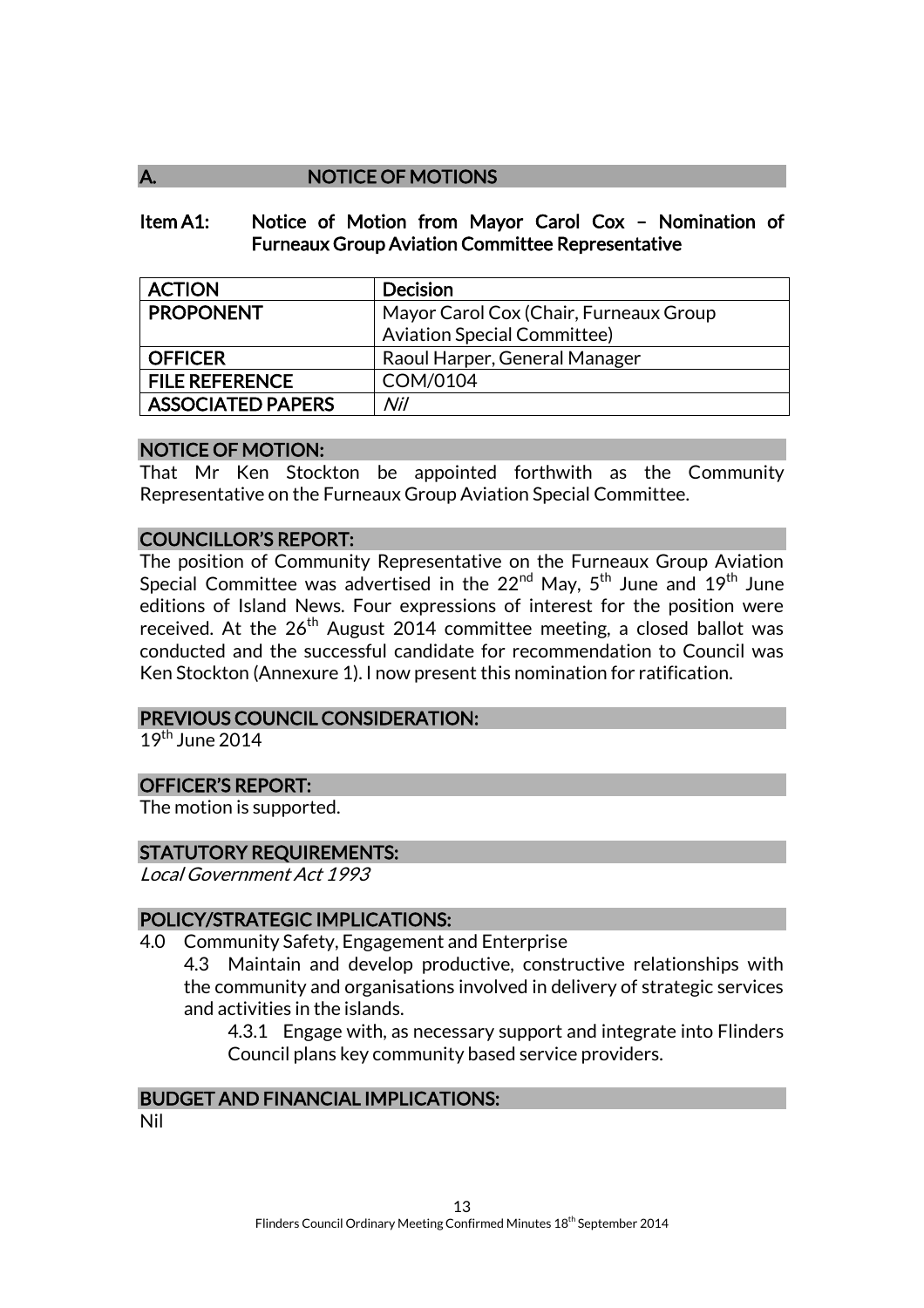#### RISK/LIABILITY:

Nil

#### VOTING REQUIREMENTS:

Simple Majority

#### OFFICER'S RECOMMENDATION:

That Mr Ken Stockton be appointed forthwith as the community representative on the Furneaux Group Aviation Special Committee.

#### DECISION:

886.09.2014 Moved: Mayor C Cox Seconded: Cr P Rhodes That Mr Ken Stockton be appointed forthwith as the community representative on the Furneaux Group Aviation Special Committee.

## CARRIED UNANIMOUSLY (6-0)

For: Mayor Carol Cox, Deputy Mayor David Williams, Cr Marc Cobham, Cr Peter Rhodes, Cr Gerald Willis and Cr Ronald Wise.

Deputy Mayor David Williams passed the Chair to Mayor Carol Cox at 1.11pm.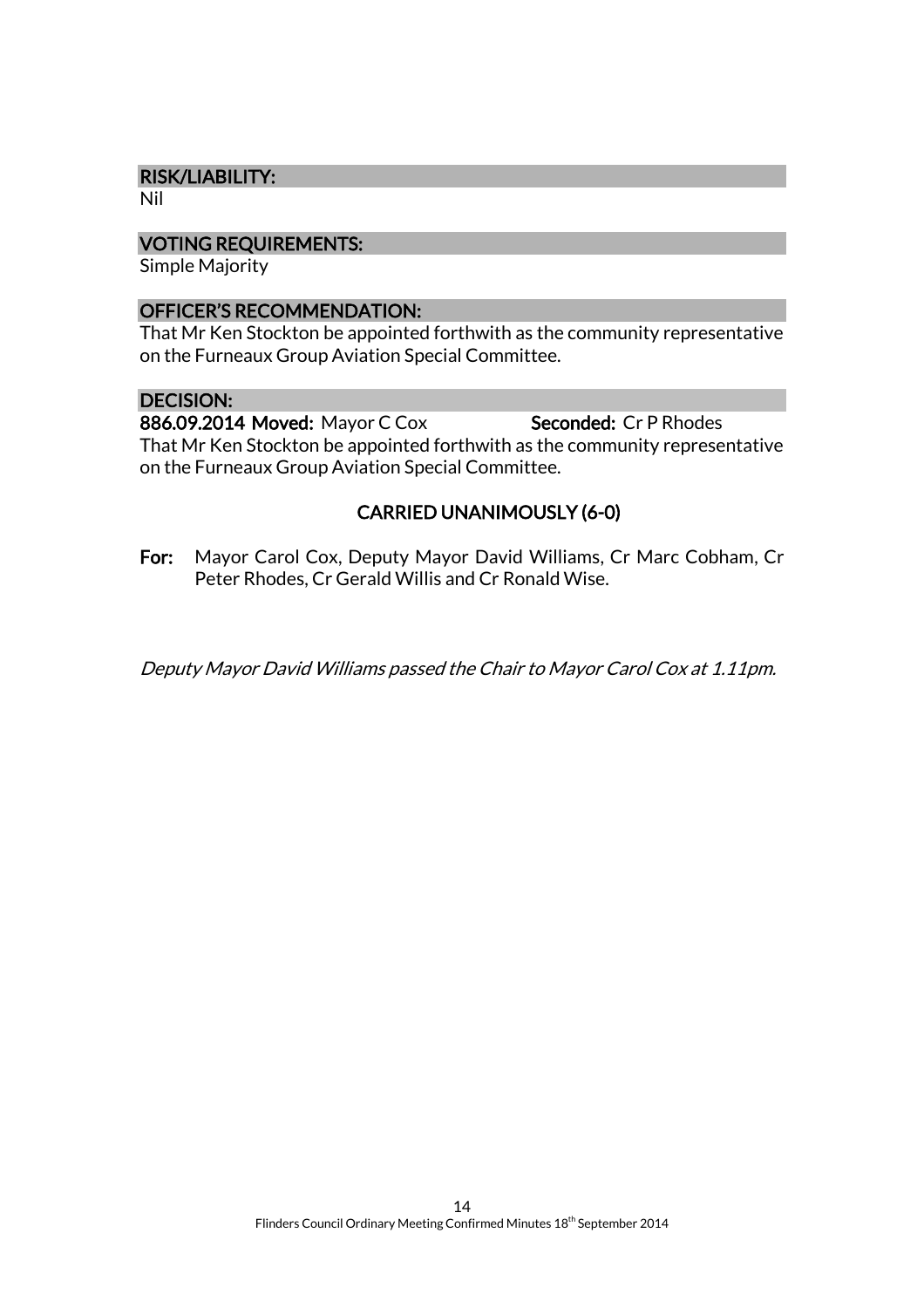#### B. **GOVERNANCE**

#### Item B1: Local Government Association of Tasmania (LGAT) General Meeting

| <b>ACTION</b>            | <b>Decision</b>                              |  |
|--------------------------|----------------------------------------------|--|
| <b>PROPONENT</b>         | Council Officer                              |  |
| <b>OFFICER</b>           | Raoul Harper, General manager                |  |
| <b>FILE REFERENCE</b>    | COU/0303                                     |  |
| <b>ASSOCIATED PAPERS</b> | Annexure 3: LGAT General Meeting Agenda      |  |
|                          | September 2014                               |  |
|                          | Annexure 4: LGAT General Meeting attachments |  |
|                          | September 2014                               |  |

#### INTRODUCTION:

The LGAT General Meeting will be held on the 24<sup>th</sup> September 2014. The meeting Agenda and attachments are provided for elected members as Annexures 3 & 4.

#### PREVIOUS COUNCIL CONSIDERATION:

Nil

#### OFFICER'S REPORT:

A number of motions are included in the LGAT General Meeting Agenda. Council provides direction to the Mayor in relation to voting. The agenda can be accessed at the LGAT website through the following link: <http://www.lgat.tas.gov.au/page.aspx?u=684#e895>

#### STATUTORY REQUIREMENT:

Nil

#### POLICY/STRATEGIC IMPLICATIONS:

5.0 Corporate Governance and Intergovernmental Relations 5.4 Actively participate in local government, industry and regional organisations.

#### BUDGET AND FINANCIAL IMPLICATIONS:

No known budget implications at this time.

## RISK/LIABILITY:

Minimal VOTING REQUIREMENTS:

Simple Majority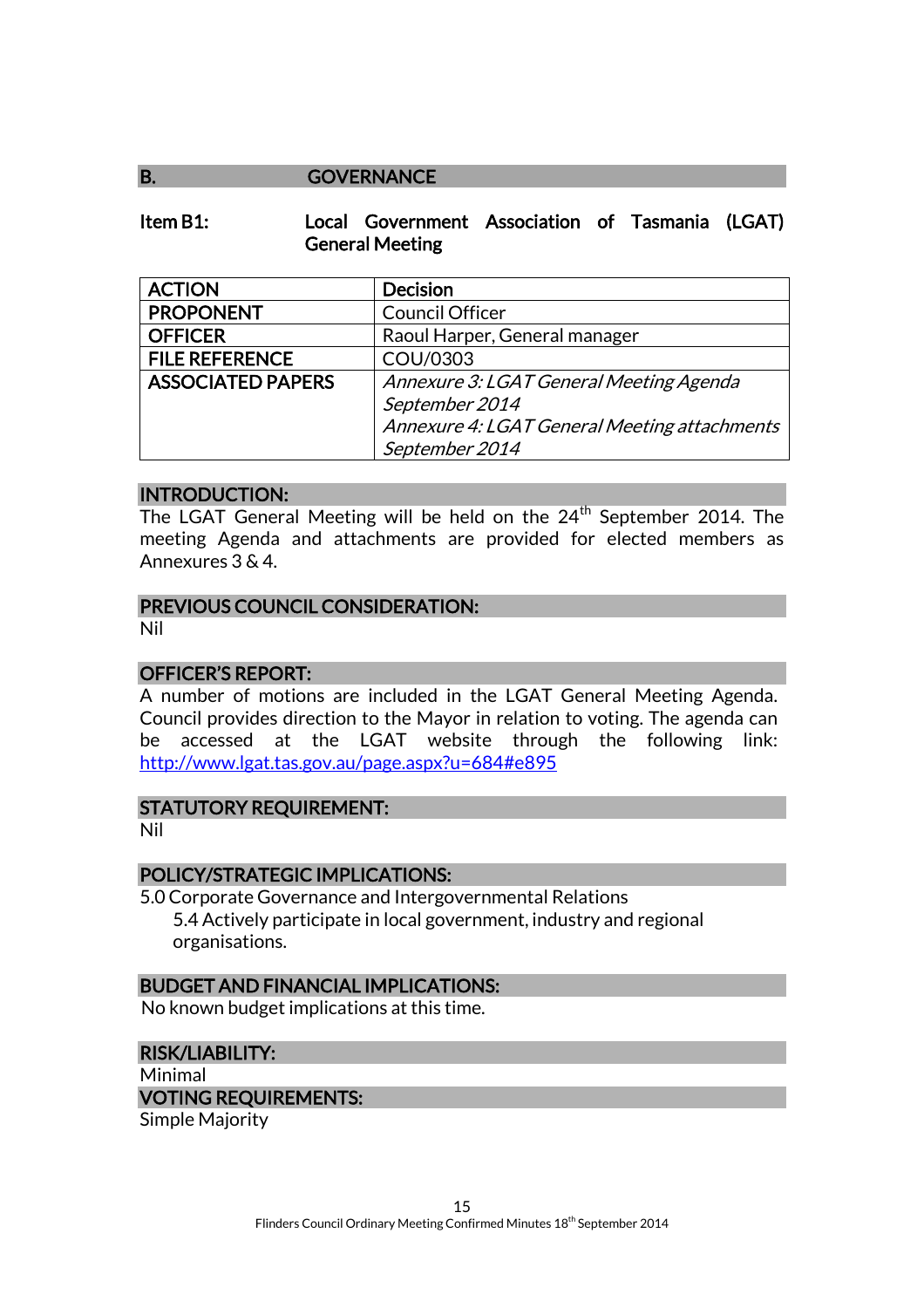## OFFICER'S RECOMMENDATION:

Council notes the Local Government Association of Tasmania General Meeting Agenda and provides the Mayor with direction in relation to the items listed for a decision.

#### DECISION:

887.09.2014 Moved: Deputy Mayor D Williams Seconded: Cr M Cobham That Council discuss this item, under Section 22 (9) of the Local Government (Meeting Procedures) Regulations 2005.

## CARRIED UNANIMOUSLY (6-0)

For: Mayor Carol Cox, Deputy Mayor David Williams, Cr Marc Cobham, Cr Peter Rhodes, Cr Gerald Willis and Cr Ronald Wise.

888.09.2014 Moved: Cr G Willis Seconded: Deputy Mayor D Williams That Council notes the Local Government Association of Tasmania General Meeting Agenda and provides the Mayor with the following direction:

| 2.1 | Decision Sought<br>That the Association establish a state-wide Local                                            | Vote yes           |
|-----|-----------------------------------------------------------------------------------------------------------------|--------------------|
|     | Government Performance Index detailing Tasmanian<br>benchmarking and performance ranking for Councils.          |                    |
|     |                                                                                                                 |                    |
| 2.2 | Decision Sought                                                                                                 | Support the intent |
|     | That LGAT formally request the State Government to                                                              |                    |
|     | review and amend the Government's procedures for the<br>disposal of State owned public land, including property |                    |
|     | acquired by default, by introducing prior sale conditions                                                       |                    |
|     | that:                                                                                                           |                    |
|     | (a) Requires the Government to have effectively dealt                                                           |                    |
|     | with any environmental rehabilitation and/or the                                                                |                    |
|     | removal of hazardous materials prior to offering the                                                            |                    |
|     | property for sale;                                                                                              |                    |
|     | (b) As part of the sale process, require prospective                                                            |                    |
|     | purchasers to provide details of the proposed future use                                                        |                    |
|     | of the site and include as a condition of sale that the                                                         |                    |
|     | property is to be developed within a specified                                                                  |                    |
|     | timeframe; and<br>(c) Make available to the public the results of any                                           |                    |
|     | feasibility study accepted as part of a sale contract for re                                                    |                    |
|     | development and future use                                                                                      |                    |
| 2.3 | Decision Sought                                                                                                 | Vote no, require   |
|     | That LGAT supports the position of all state parties in                                                         | more information   |
|     | their election commitments to lobby the major federal                                                           |                    |
|     | political parties in opposing super trawlers operating in                                                       |                    |
|     | Australian waters, and support immediate federal                                                                |                    |
|     | legislation to permanently ban super trawlers in                                                                |                    |
|     | Australia's Exclusive Economic Zone (EEZ) but not to                                                            |                    |
|     | affect current fishing operators.                                                                               |                    |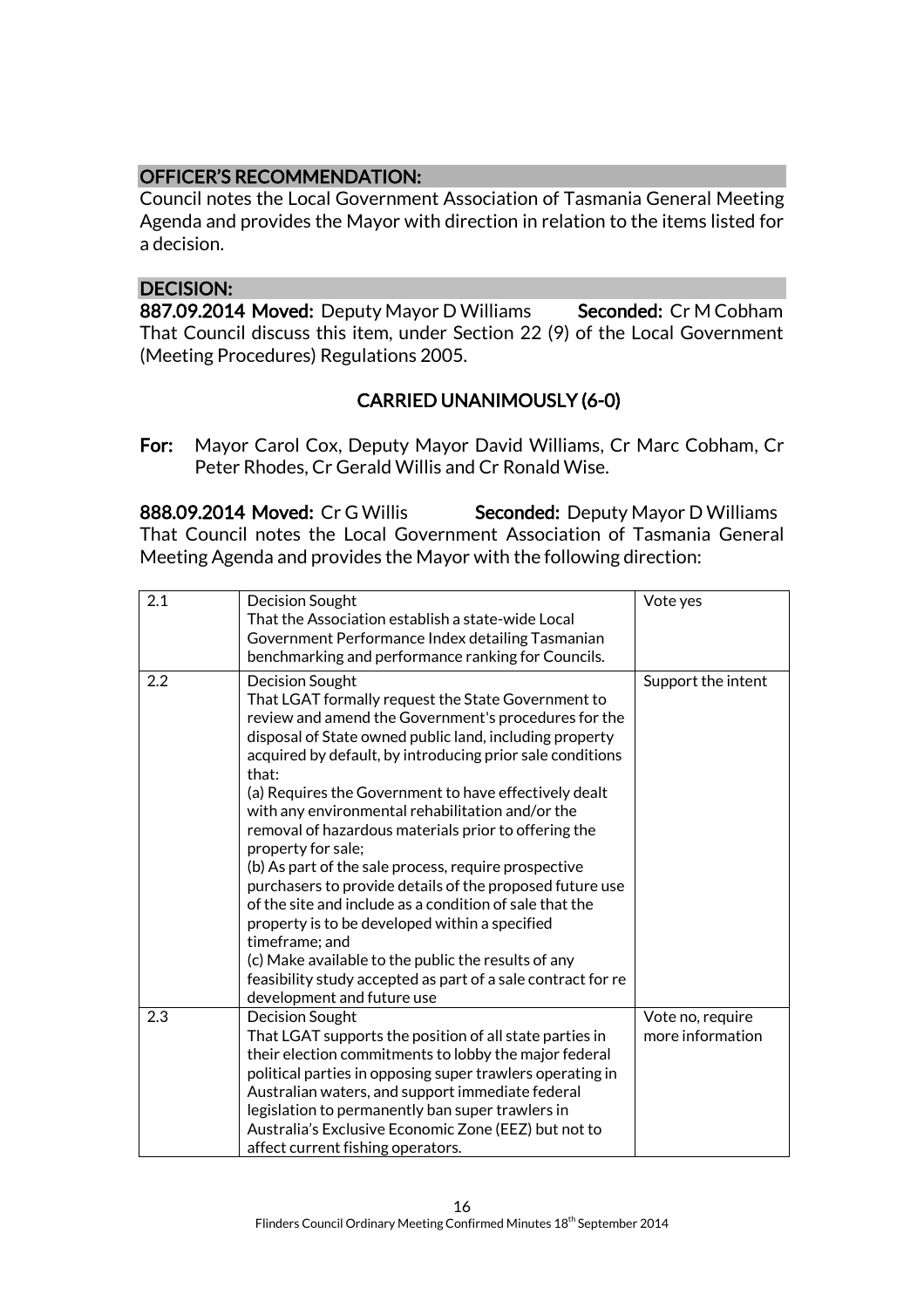| 2.4                           | Decision Sought<br>That the LGAT write to the Minister for Local<br>Government requesting the removal of the mandatory<br>requirement for councils to have an audit panel, unless<br>there is an express reasoning by the Auditor General<br>and supported by the Minister for Local Government in<br>relation to an identified and ongoing issue with a<br>Council.                    | Vote yes   |
|-------------------------------|-----------------------------------------------------------------------------------------------------------------------------------------------------------------------------------------------------------------------------------------------------------------------------------------------------------------------------------------------------------------------------------------|------------|
| 3.5                           | Decision Sought<br>1. That the Meeting note the report; and<br>2. That all Member Councils consider submitting a<br>nomination for the 2015 Meritorious Service Award.                                                                                                                                                                                                                  | Vote yes   |
| 4.1<br>Item for<br>discussion | 4.1 INDUSTRIAL HEMP INDUSTRY AND MEDICINAL<br>CANNABIS IN TASMANIA*<br>Council - Meander Valley<br>Meander Valley Council, at their meeting on 12 August<br>2014, resolved to support the Industrial Hemp Industry<br>in Tasmania and encourage further research on the<br>growing of medicinal cannabis in Tasmania. The full<br>decision on this matter is at Attachment to Item 4.1. | Supportive |

## CARRIED UNANIMOUSLY (6-0)

For: Mayor Carol Cox, Deputy Mayor David Williams, Cr Marc Cobham, Cr Peter Rhodes, Cr Gerald Willis and Cr Ronald Wise.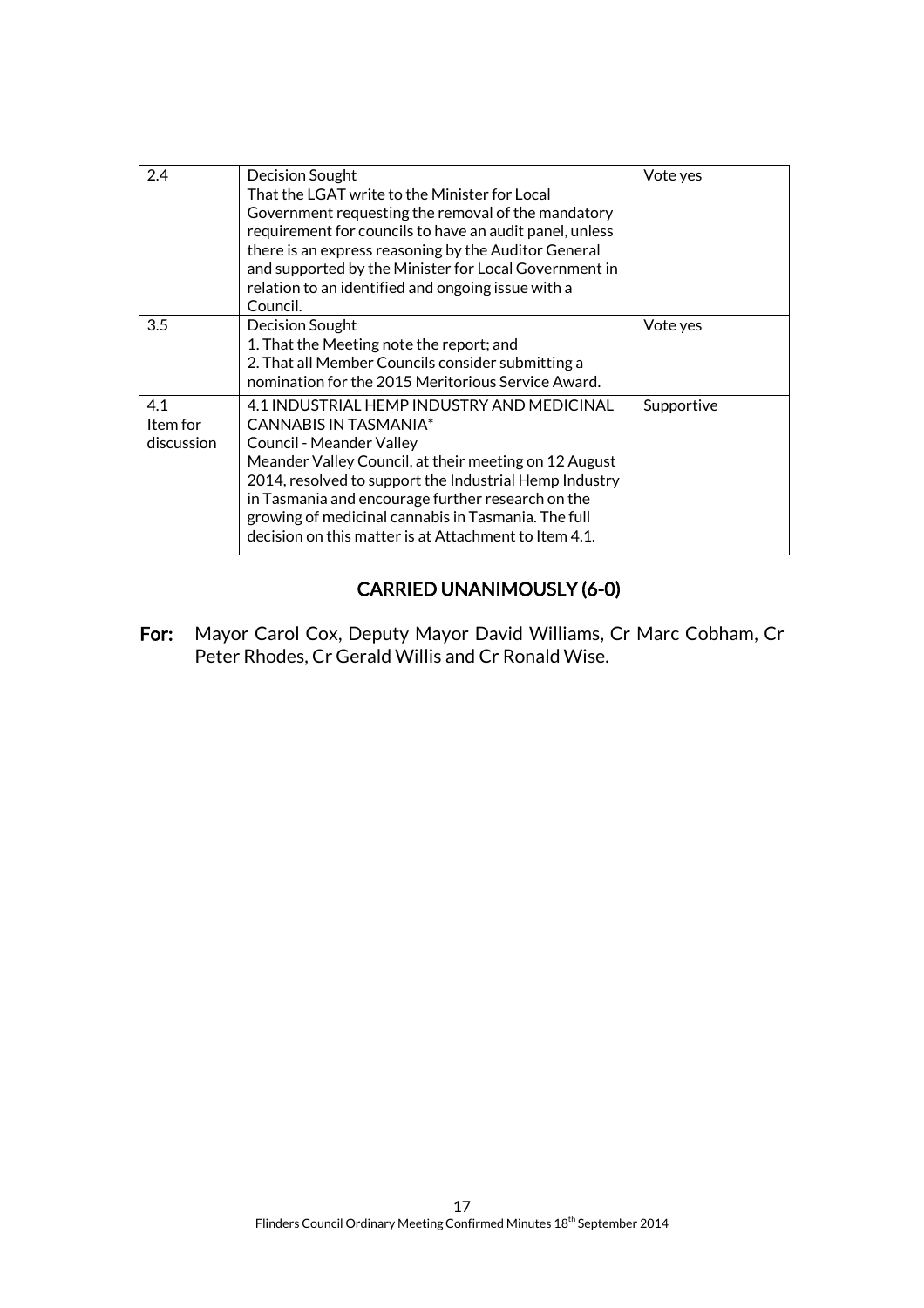## Item B2: Local Government Association of Tasmania (LGAT) – 2014 Election

| <b>ACTION</b>            | <b>Decision</b>                        |  |
|--------------------------|----------------------------------------|--|
| <b>PROPONENT</b>         | Council Officer                        |  |
| <b>OFFICER</b>           | Raoul Harper, General manager          |  |
| <b>FILE REFERENCE</b>    | COU/0303                               |  |
| <b>ASSOCIATED PAPERS</b> | Annexure 5: Letter from Doug Chipman   |  |
|                          | Annexure 6: Email from Steven Kons     |  |
|                          | Annexure 7: Email from Allan Garcia    |  |
|                          | Annexure 8: Letter from Daryl Quilliam |  |

#### INTRODUCTION:

The Tasmanian Electoral Commission is conducting the 2014 election of the LGAT President to serve until the conclusion of the 2015 Annual General Meeting of the Association. This election is being conducted in accordance with Rule 27(c) as the current President intends to cease being a Councillor following the 2014 ordinary local government elections. Flinders Council's vote must be received by 22<sup>nd</sup> October 2014.

## PREVIOUS COUNCIL CONSIDERATION:

Nil

## OFFICER'S REPORT:

Council provides direction to the Mayor in relation to voting for the position of LGAT president. The candidates are as follows:

- Arnol, Cheryl Glamorgan Spring Bay Council
- Chipman, Doug Clarence City Council
- Jarvis, Barry John Dorset Council
- Kons, Steven Burnie City Council
- Quilliam, Daryl Herbert Circular Head Council

Annexures 5, 6 & 8 provides information received from two candidates and Annexure 7 provides procedural guidelines on the voting process.

## STATUTORY REQUIREMENT:

Nil

## POLICY/STRATEGIC IMPLICATIONS:

5.0 Corporate Governance and Intergovernmental Relations 5.4 Actively participate in local government, industry and regional organisations.

## BUDGET AND FINANCIAL IMPLICATIONS:

Nil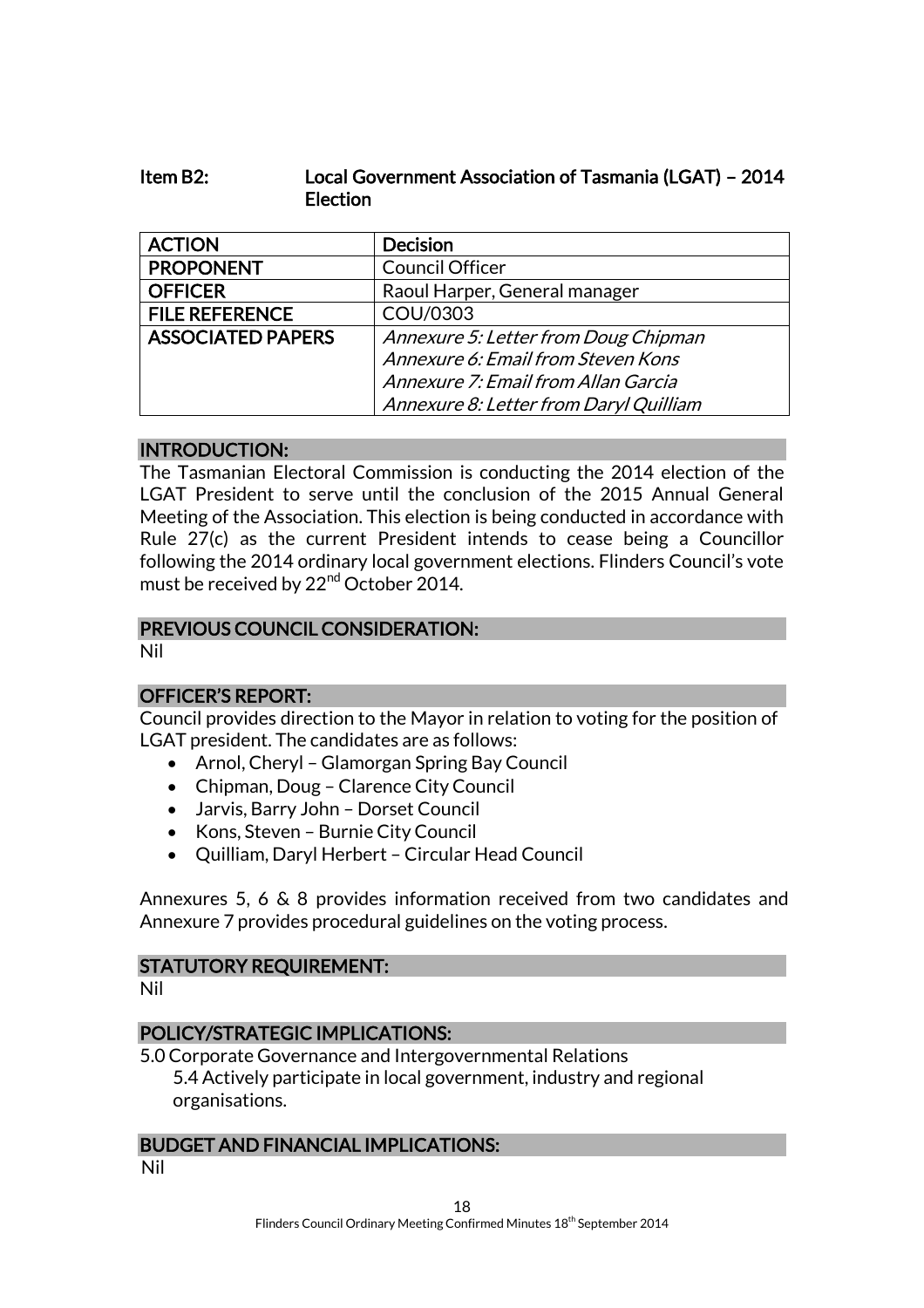#### RISK/LIABILITY:

Low

#### VOTING REQUIREMENTS:

Simple Majority

#### OFFICER'S RECOMMENDATION:

Council provides the Mayor with direction in relation to how to vote.

#### DECISION:

889.09.2014 Moved: Deputy Mayor D Williams Seconded: Cr M Cobham That Council discuss this item, under Section 22 (9) of the Local Government (Meeting Procedures) Regulations 2005.

## CARRIED UNANIMOUSLY (6-0)

For: Mayor Carol Cox, Deputy Mayor David Williams, Cr Marc Cobham, Cr Peter Rhodes, Cr Gerald Willis and Cr Ronald Wise.

890.09.2014 Moved: Deputy Mayor D Williams Seconded: Cr R Wise That Council votes in favour of Barry Jarvis in the 2014 election of the Local Government Association of Tasmania President.

## CARRIED UNANIMOUSLY (6-0)

For: Mayor Carol Cox, Deputy Mayor David Williams, Cr Marc Cobham, Cr Peter Rhodes, Cr Gerald Willis and Cr Ronald Wise.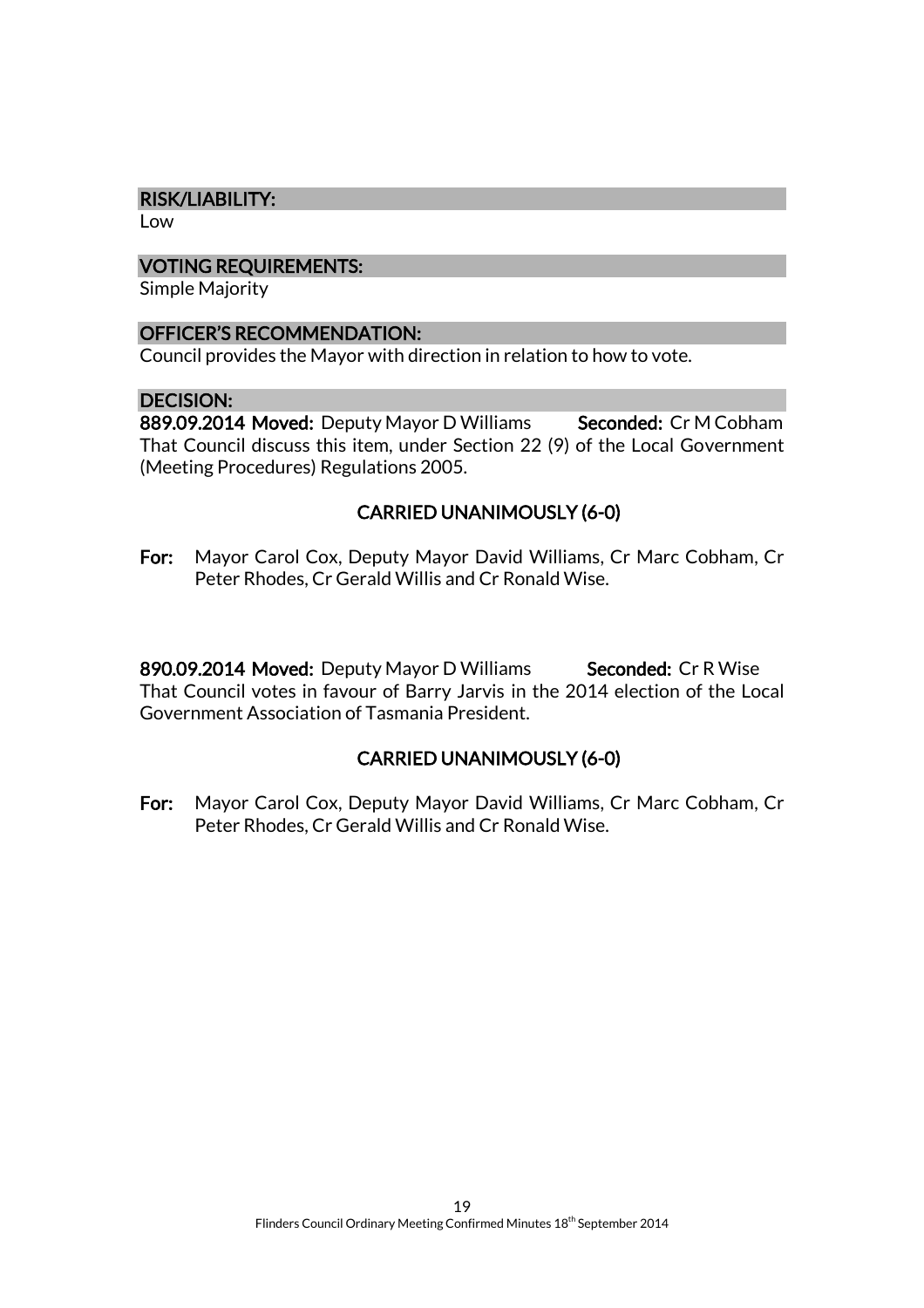#### Item B3: Councillor Resolution Report

| <b>ACTION</b>            | <b>Information</b>                       |  |
|--------------------------|------------------------------------------|--|
| <b>PROPONENT</b>         | <b>Council Officer</b>                   |  |
| <b>OFFICER</b>           | Raoul Harper, General Manager            |  |
| <b>FILE REFERENCE</b>    | COU/0600                                 |  |
| <b>ASSOCIATED PAPERS</b> | Annexure 9: Councillor Resolution Report |  |
|                          | September 2014                           |  |

#### INTRODUCTION:

This report identifies the actions taken and actual costs associated with implementing resolutions passed by elected members up to September 2014.

#### PREVIOUS COUNCIL CONSIDERATION:

The report is presented on a monthly basis.

#### OFFICER'S REPORT:

Please read Annexure 9 – Councillor Resolution Report September 2014.

#### VOTING REQUIREMENTS:

Simple Majority

#### OFFICER'S RECOMMENDATION:

That the Councillor Resolution Report September 2014 be noted.

#### DECISION:

891.09.2014 Moved: Cr M Cobham Seconded: Cr P Rhodes That the Councillor Resolution Report September 2014 be noted.

## CARRIED UNANIMOUSLY (6-0)

For: Mayor Carol Cox, Deputy Mayor David Williams, Cr Marc Cobham, Cr Peter Rhodes, Cr Gerald Willis and Cr Ronald Wise.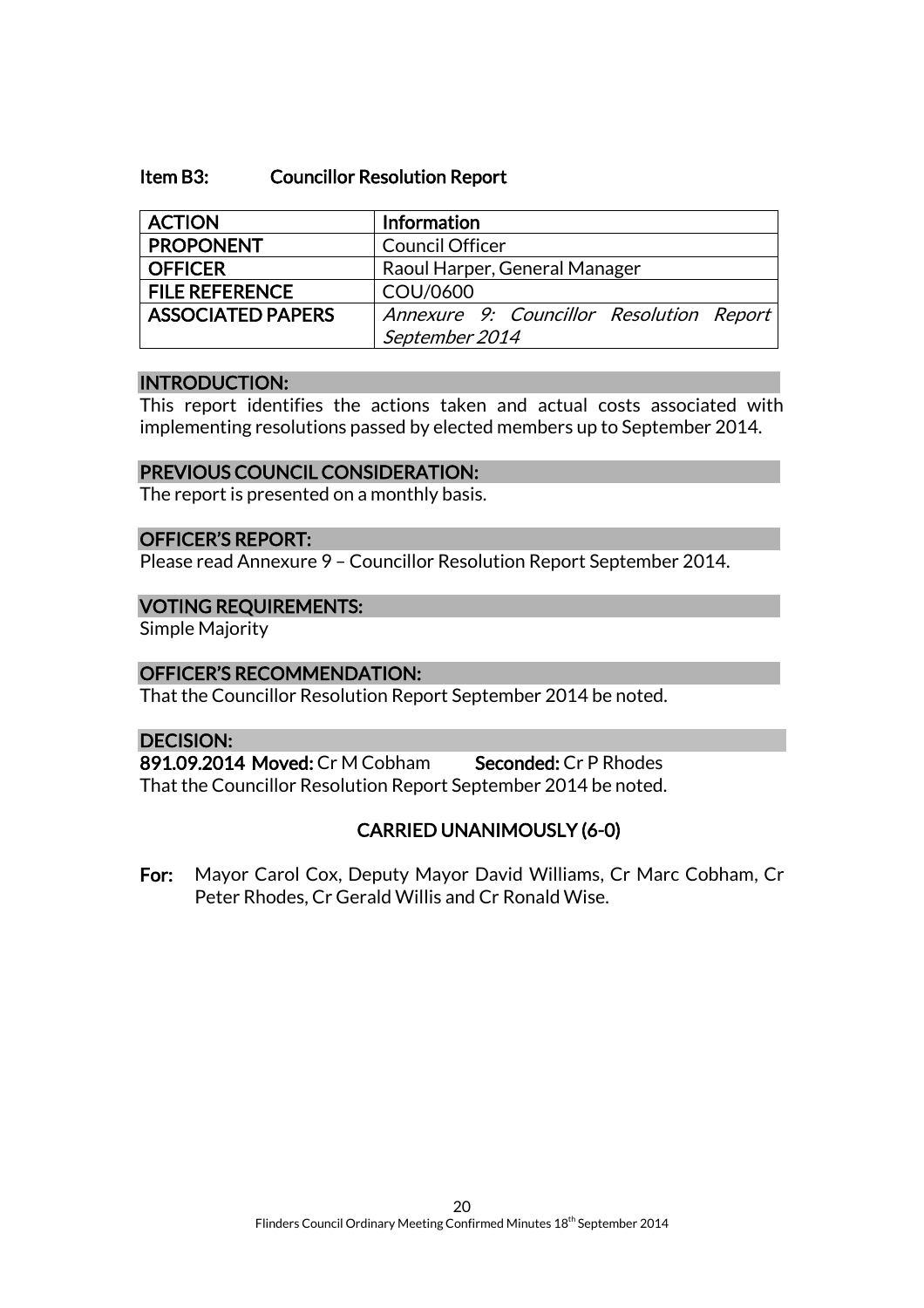## E. CLOSED CLOUNCIL

#### Item C1 – C4: Closed Council Items

| <b>ACTION</b>            | <b>Decision</b>                           |
|--------------------------|-------------------------------------------|
| <b>PROPONENT</b>         | <b>Council Officer</b>                    |
| <b>OFFICERS</b>          | Raoul Harper, General Manager             |
| <b>FILE REFERENCE</b>    | PUB/0800, COM/0103, FIN/1300, COU/0600,   |
|                          | COM/0402                                  |
| <b>ASSOCIATED PAPERS</b> | Annexure 9 - 14: CONFIDENTIAL For Elected |
|                          | Members only                              |

#### PREVIOUS COUNCIL CONSIDERATION:

Nil

#### REASON FOR CLOSED COUNCIL:

Items C1, C2, C3 and C4 are CONFIDENTIAL in accordance with Section 15(2) (f) of the Local Government (Meeting Procedures) Regulations 2005.

#### VOTING REQUIREMENTS

Absolute Majority

#### OFFICER'S RECOMMENDATION:

That in accordance with Section 15(2) (f) of the *Local Government (Meeting* Procedures) Regulations 2005 Council move into Closed Council.

#### DECISION:

892.09.2014 Moved: Deputy Mayor D Williams Seconded: Cr M Cobham That in accordance with Section 15(2) (f) of the Local Government (Meeting Procedures) Regulations 2005 Council move into Closed Council.

## CARRIED UNANIMOUSLY (6-0)

For: Mayor Carol Cox, Deputy Mayor David Williams, Cr Marc Cobham, Cr Peter Rhodes, Cr Gerald Willis and Cr Ronald Wise.

Council moved into Closed Session at 1.53pm.

Council moved out of Closed Session at 3.37pm.